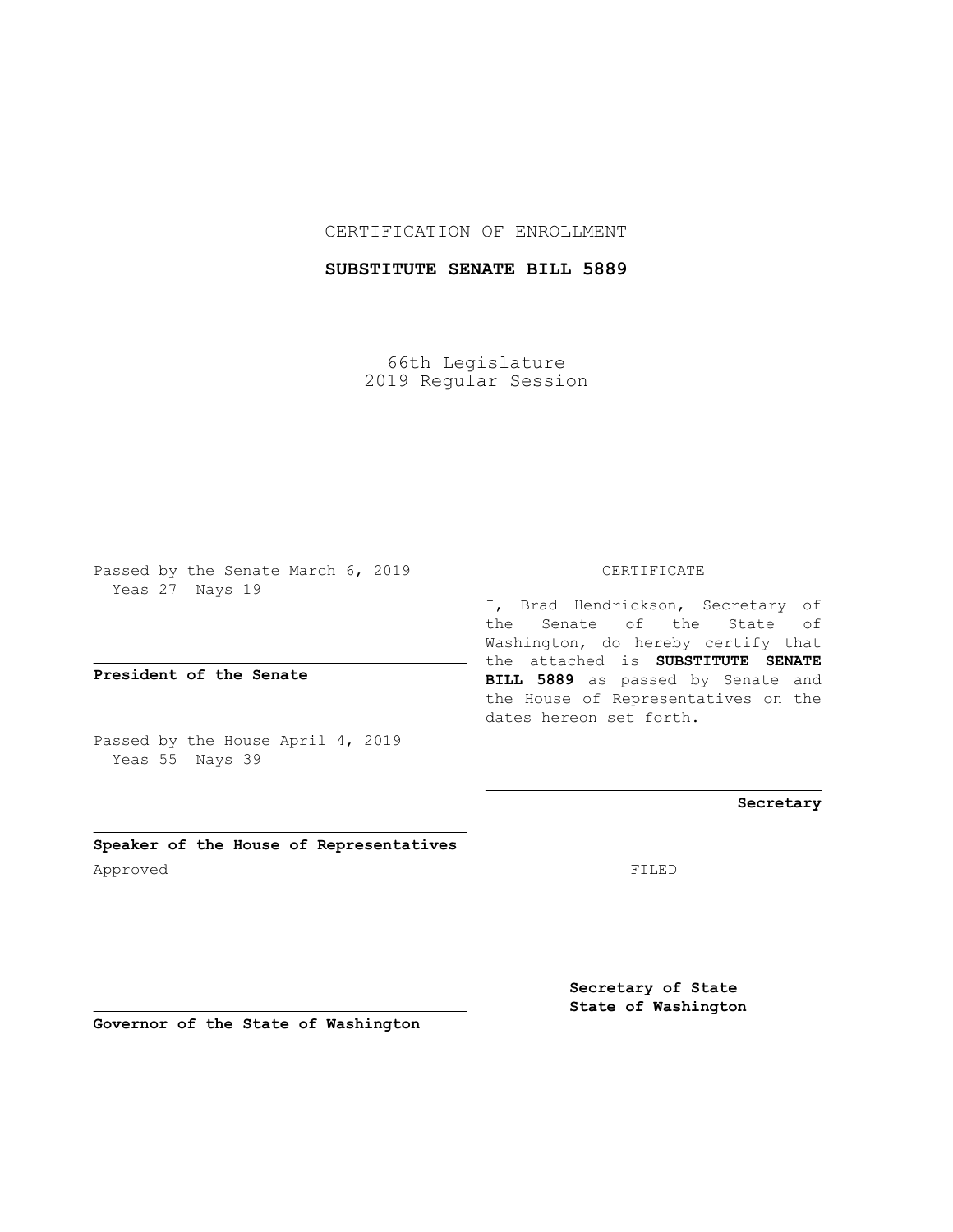## **SUBSTITUTE SENATE BILL 5889**

Passed Legislature - 2019 Regular Session

**State of Washington 66th Legislature 2019 Regular Session**

**By** Senate Health & Long Term Care (originally sponsored by Senator Dhingra)

READ FIRST TIME 02/22/19.

 AN ACT Relating to insurance communications confidentiality; amending RCW 48.43.005, 48.43.505, 48.43.510, and 48.43.530; adding a new section to chapter 48.43 RCW; creating a new section; and 4 providing an effective date.

5 BE IT ENACTED BY THE LEGISLATURE OF THE STATE OF WASHINGTON:

6 NEW SECTION. **Sec. 1.** The legislature finds and declares:

7 (1) All people deserve the right to choose the health services 8 that are right for them, and the right to confidential access to 9 those health services.

 (2) When people are assured of the ability to confidentially access health care services, they are more likely to seek health services, disclose health risk behaviors to a clinician, and return 13 for follow-up care.

 (3) When denied confidential access to needed care, people may delay or forgo care, leading to higher rates of unprotected sex, unintended pregnancy, untreated sexually transmitted infections, and mental health issues, or they may turn to public health safety net funds or free clinics to receive confidential care—important resources that should be reserved for people who do not have 20 insurance coverage.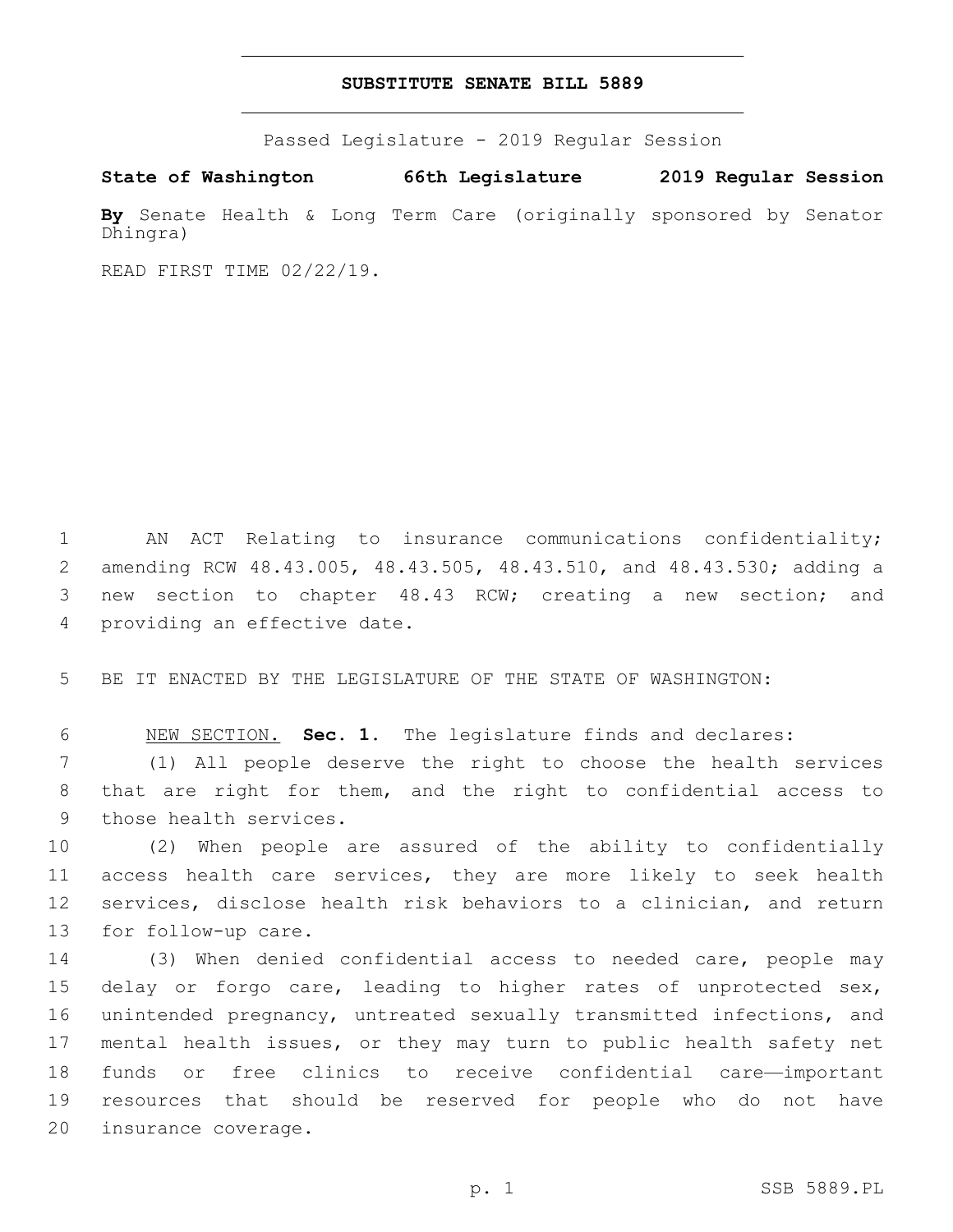**Sec. 2.** RCW 48.43.005 and 2016 c 65 s 2 are each amended to read 2 as follows:

 Unless otherwise specifically provided, the definitions in this 4 section apply throughout this chapter.

 (1) "Adjusted community rate" means the rating method used to establish the premium for health plans adjusted to reflect actuarially demonstrated differences in utilization or cost attributable to geographic region, age, family size, and use of 9 wellness activities.

 (2) "Adverse benefit determination" means a denial, reduction, or termination of, or a failure to provide or make payment, in whole or in part, for a benefit, including a denial, reduction, termination, or failure to provide or make payment that is based on a determination of an enrollee's or applicant's eligibility to 15 participate in a plan, and including, with respect to group health plans, a denial, reduction, or termination of, or a failure to provide or make payment, in whole or in part, for a benefit resulting from the application of any utilization review, as well as a failure to cover an item or service for which benefits are otherwise provided because it is determined to be experimental or investigational or not 21 medically necessary or appropriate.

 (3) "Applicant" means a person who applies for enrollment in an individual health plan as the subscriber or an enrollee, or the 24 dependent or spouse of a subscriber or enrollee.

 (4) "Basic health plan" means the plan described under chapter 26 70.47 RCW, as revised from time to time.

 (5) "Basic health plan model plan" means a health plan as 28 required in RCW 70.47.060(2)(e).

 (6) "Basic health plan services" means that schedule of covered health services, including the description of how those benefits are to be administered, that are required to be delivered to an enrollee under the basic health plan, as revised from time to time.

 (7) "Board" means the governing board of the Washington health benefit exchange established in chapter 43.71 RCW.

 (8)(a) For grandfathered health benefit plans issued before January 1, 2014, and renewed thereafter, "catastrophic health plan" means:37

 (i) In the case of a contract, agreement, or policy covering a single enrollee, a health benefit plan requiring a calendar year deductible of, at a minimum, one thousand seven hundred fifty dollars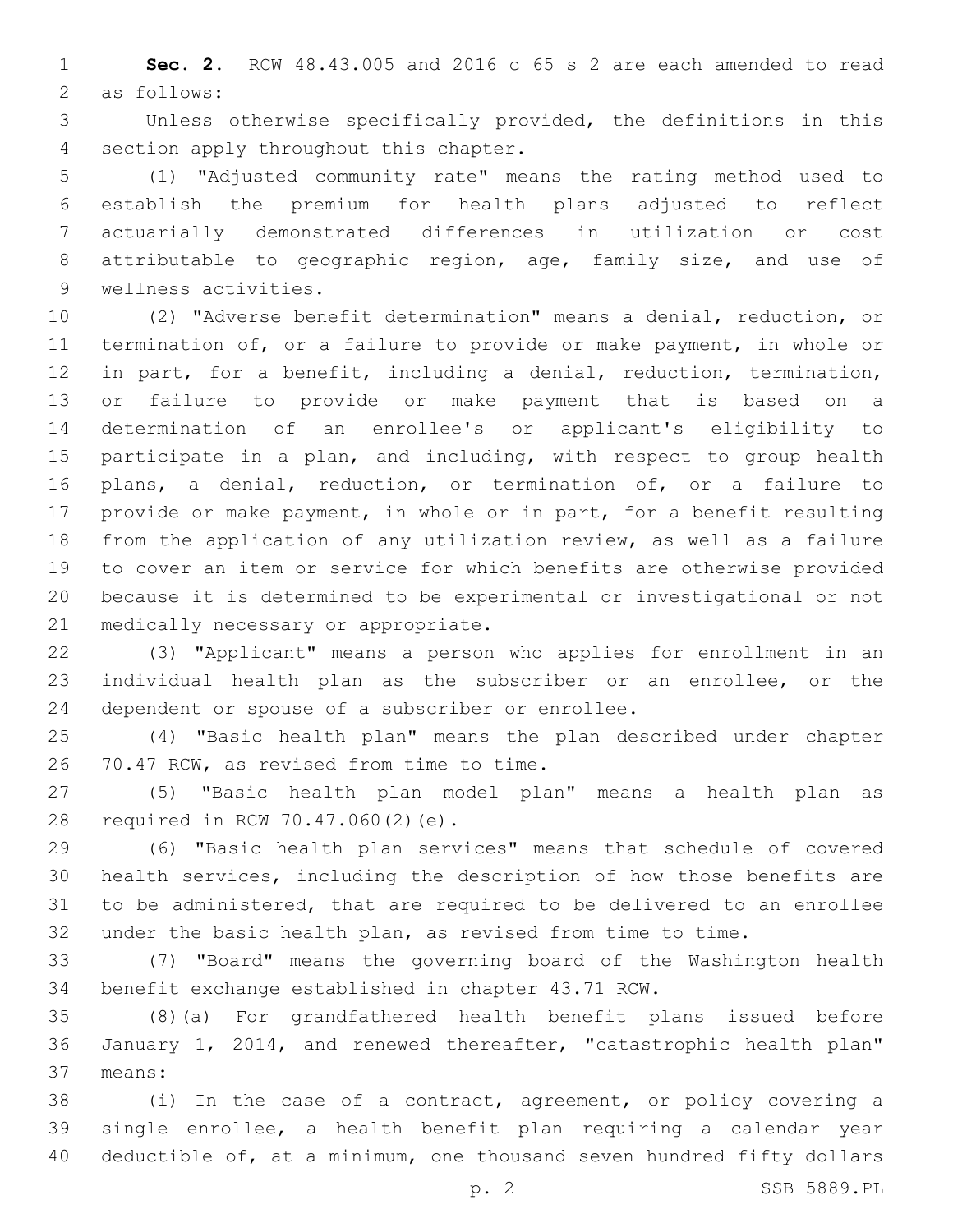and an annual out-of-pocket expense required to be paid under the plan (other than for premiums) for covered benefits of at least three thousand five hundred dollars, both amounts to be adjusted annually 4 by the insurance commissioner; and

 (ii) In the case of a contract, agreement, or policy covering more than one enrollee, a health benefit plan requiring a calendar year deductible of, at a minimum, three thousand five hundred dollars and an annual out-of-pocket expense required to be paid under the plan (other than for premiums) for covered benefits of at least six thousand dollars, both amounts to be adjusted annually by the 11 insurance commissioner.

 (b) In July 2008, and in each July thereafter, the insurance commissioner shall adjust the minimum deductible and out-of-pocket expense required for a plan to qualify as a catastrophic plan to reflect the percentage change in the consumer price index for medical care for a preceding twelve months, as determined by the United States department of labor. For a plan year beginning in 2014, the out-of-pocket limits must be adjusted as specified in section 1302(c)(1) of P.L. 111-148 of 2010, as amended. The adjusted amount 20 shall apply on the following January 1st.

 (c) For health benefit plans issued on or after January 1, 2014, 22 "catastrophic health plan" means:

 (i) A health benefit plan that meets the definition of catastrophic plan set forth in section 1302(e) of P.L. 111-148 of  $2010$ , as amended; or

 (ii) A health benefit plan offered outside the exchange marketplace that requires a calendar year deductible or out-of-pocket expenses under the plan, other than for premiums, for covered benefits, that meets or exceeds the commissioner's annual adjustment 30 under (b) of this subsection.

 (9) "Certification" means a determination by a review organization that an admission, extension of stay, or other health care service or procedure has been reviewed and, based on the information provided, meets the clinical requirements for medical necessity, appropriateness, level of care, or effectiveness under the 36 auspices of the applicable health benefit plan.

 (10) "Concurrent review" means utilization review conducted during a patient's hospital stay or course of treatment.

 (11) "Covered person" or "enrollee" means a person covered by a health plan including an enrollee, subscriber, policyholder,

p. 3 SSB 5889.PL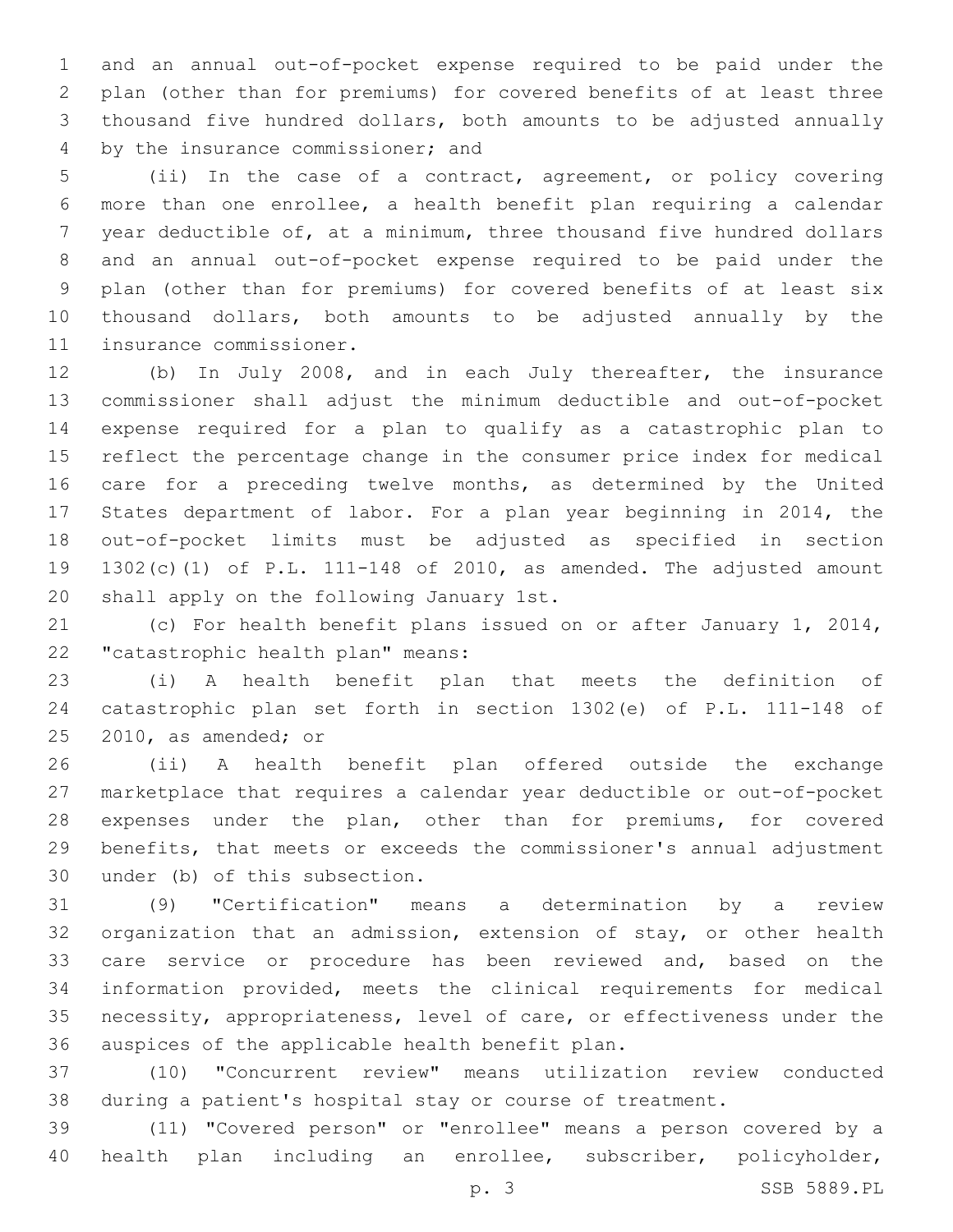beneficiary of a group plan, or individual covered by any other 2 health plan.

 (12) "Dependent" means, at a minimum, the enrollee's legal spouse and dependent children who qualify for coverage under the enrollee's 5 health benefit plan.

 (13) "Emergency medical condition" means a medical condition manifesting itself by acute symptoms of sufficient severity, including severe pain, such that a prudent layperson, who possesses an average knowledge of health and medicine, could reasonably expect the absence of immediate medical attention to result in a condition (a) placing the health of the individual, or with respect to a pregnant woman, the health of the woman or her unborn child, in serious jeopardy, (b) serious impairment to bodily functions, or (c) 14 serious dysfunction of any bodily organ or part.

 (14) "Emergency services" means a medical screening examination, as required under section 1867 of the social security act (42 U.S.C. 1395dd), that is within the capability of the emergency department of a hospital, including ancillary services routinely available to the emergency department to evaluate that emergency medical condition, and further medical examination and treatment, to the extent they are within the capabilities of the staff and facilities available at the hospital, as are required under section 1867 of the social security act (42 U.S.C. 1395dd) to stabilize the patient. Stabilize, with respect to an emergency medical condition, has the meaning given in section 1867(e)(3) of the social security act (42 U.S.C. 26 1395dd(e)(3)).

 (15) "Employee" has the same meaning given to the term, as of January 1, 2008, under section 3(6) of the federal employee 29 retirement income security act of 1974.

 (16) "Enrollee point-of-service cost-sharing" means amounts paid to health carriers directly providing services, health care providers, or health care facilities by enrollees and may include 33 copayments, coinsurance, or deductibles.

 (17) "Exchange" means the Washington health benefit exchange 35 established under chapter 43.71 RCW.

 (18) "Final external review decision" means a determination by an independent review organization at the conclusion of an external 38 review.

 (19) "Final internal adverse benefit determination" means an adverse benefit determination that has been upheld by a health plan

p. 4 SSB 5889.PL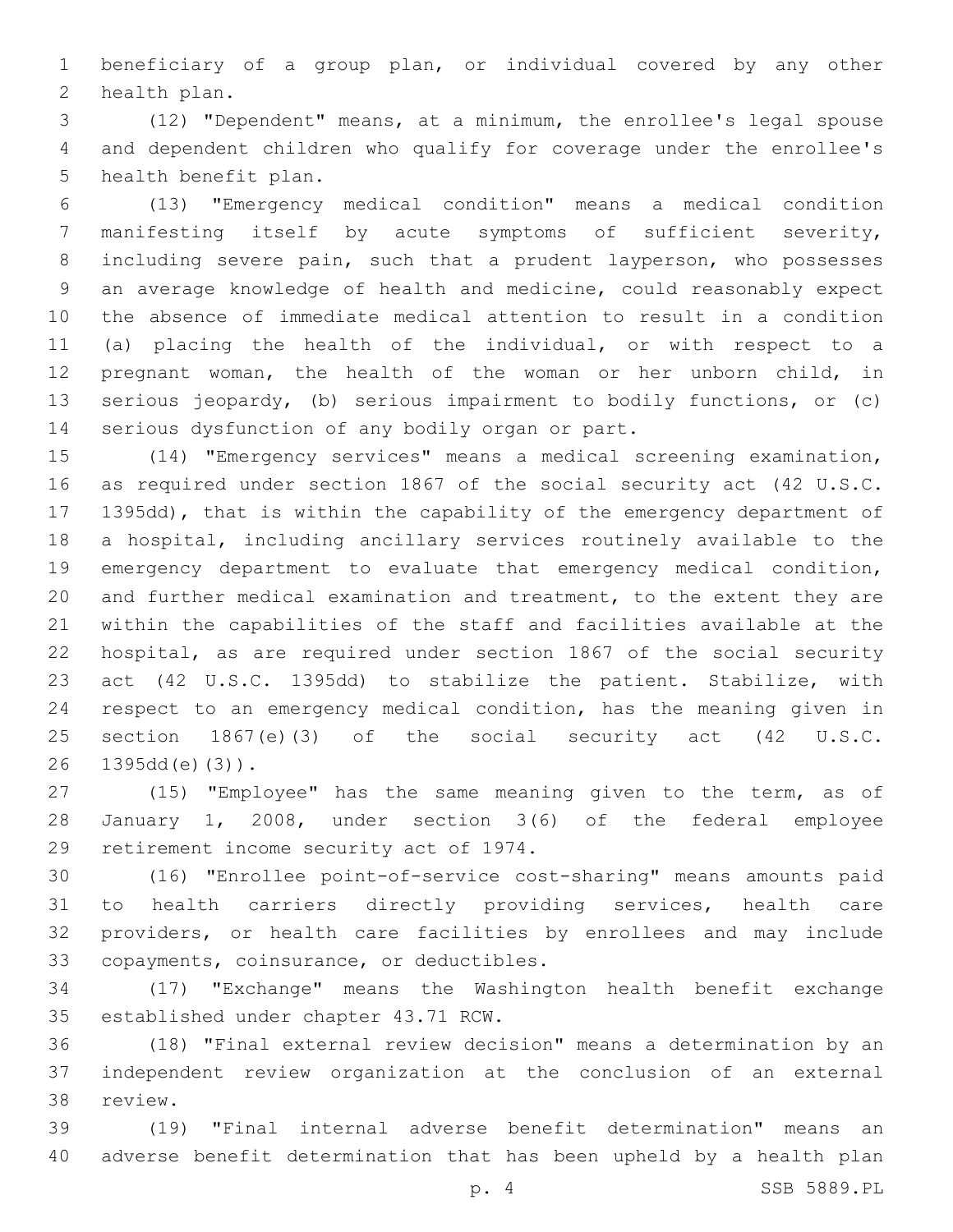or carrier at the completion of the internal appeals process, or an adverse benefit determination with respect to which the internal appeals process has been exhausted under the exhaustion rules described in RCW 48.43.530 and 48.43.535.4

 (20) "Grandfathered health plan" means a group health plan or an individual health plan that under section 1251 of the patient protection and affordable care act, P.L. 111-148 (2010) and as amended by the health care and education reconciliation act, P.L. 111-152 (2010) is not subject to subtitles A or C of the act as 10 amended.

 (21) "Grievance" means a written complaint submitted by or on behalf of a covered person regarding service delivery issues other than denial of payment for medical services or nonprovision of medical services, including dissatisfaction with medical care, waiting time for medical services, provider or staff attitude or demeanor, or dissatisfaction with service provided by the health 17 carrier.

 (22) "Health care facility" or "facility" means hospices licensed under chapter 70.127 RCW, hospitals licensed under chapter 70.41 RCW, rural health care facilities as defined in RCW 70.175.020, psychiatric hospitals licensed under chapter 71.12 RCW, nursing homes licensed under chapter 18.51 RCW, community mental health centers licensed under chapter 71.05 or 71.24 RCW, kidney disease treatment centers licensed under chapter 70.41 RCW, ambulatory diagnostic, treatment, or surgical facilities licensed under chapter 70.41 RCW, drug and alcohol treatment facilities licensed under chapter 70.96A RCW, and home health agencies licensed under chapter 70.127 RCW, and includes such facilities if owned and operated by a political subdivision or instrumentality of the state and such other facilities as required by federal law and implementing regulations.

(23) "Health care provider" or "provider" means:

 (a) A person regulated under Title 18 or chapter 70.127 RCW, to practice health or health-related services or otherwise practicing health care services in this state consistent with state law; or

 (b) An employee or agent of a person described in (a) of this subsection, acting in the course and scope of his or her employment.

 (24) "Health care service" means that service offered or provided by health care facilities and health care providers relating to the prevention, cure, or treatment of illness, injury, or disease.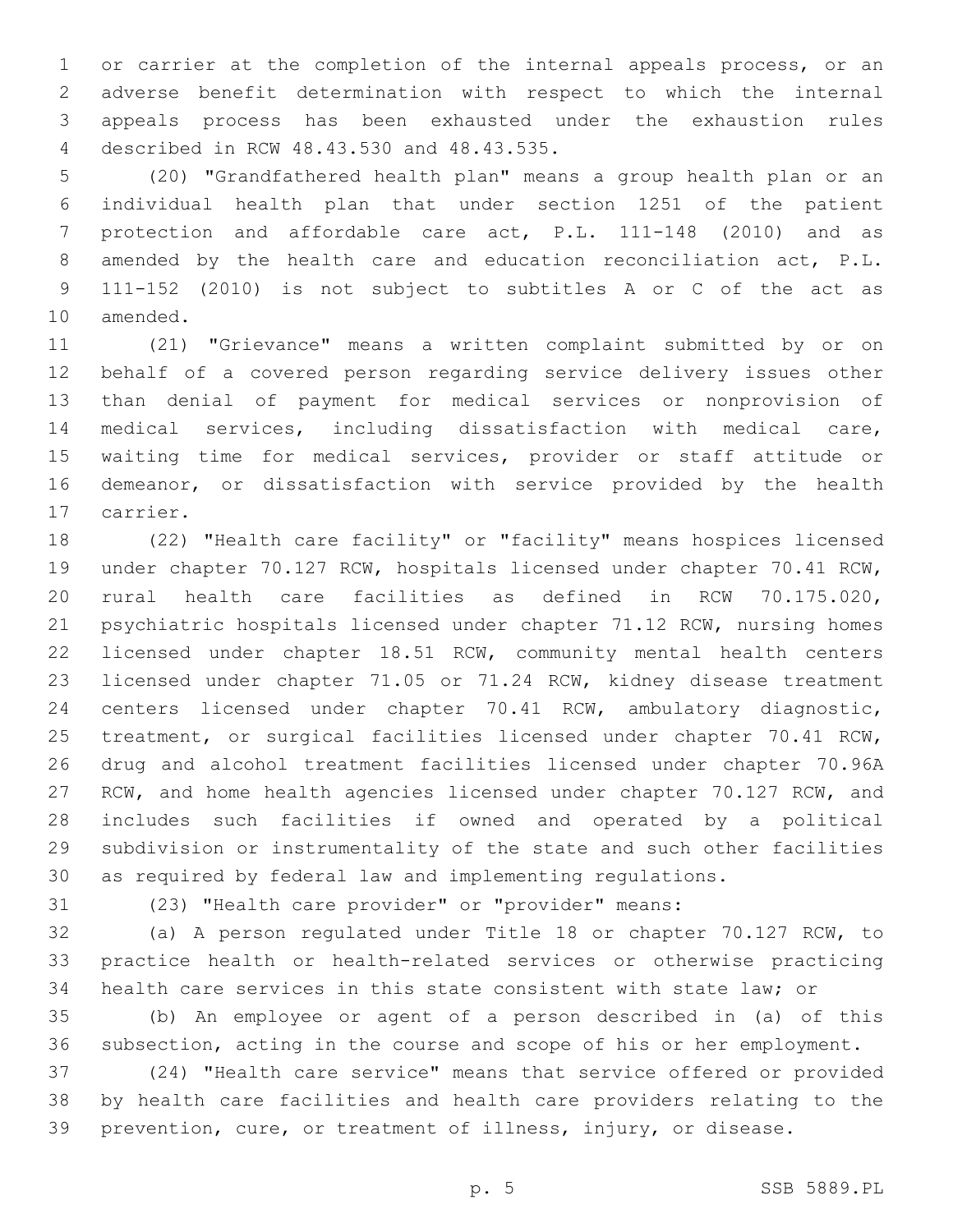(25) "Health carrier" or "carrier" means a disability insurer regulated under chapter 48.20 or 48.21 RCW, a health care service contractor as defined in RCW 48.44.010, or a health maintenance organization as defined in RCW 48.46.020, and includes "issuers" as that term is used in the patient protection and affordable care act (P.L. 111-148).6

 (26) "Health plan" or "health benefit plan" means any policy, contract, or agreement offered by a health carrier to provide, arrange, reimburse, or pay for health care services except the 10 following:

 (a) Long-term care insurance governed by chapter 48.84 or 48.83 12 RCW;

 (b) Medicare supplemental health insurance governed by chapter 14 48.66 RCW;

 (c) Coverage supplemental to the coverage provided under chapter 16 55, Title 10, United States Code;

 (d) Limited health care services offered by limited health care service contractors in accordance with RCW 48.44.035;

19 (e) Disability income;

 (f) Coverage incidental to a property/casualty liability insurance policy such as automobile personal injury protection 22 coverage and homeowner quest medical;

23 (g) Workers' compensation coverage;

24 (h) Accident only coverage;

 (i) Specified disease or illness-triggered fixed payment insurance, hospital confinement fixed payment insurance, or other fixed payment insurance offered as an independent, noncoordinated 28 benefit;

(j) Employer-sponsored self-funded health plans;

30 (k) Dental only and vision only coverage;

 (l) Plans deemed by the insurance commissioner to have a short- term limited purpose or duration, or to be a student-only plan that is guaranteed renewable while the covered person is enrolled as a regular full-time undergraduate or graduate student at an accredited higher education institution, after a written request for such classification by the carrier and subsequent written approval by the 37 insurance commissioner; and

 (m) Civilian health and medical program for the veterans affairs 39 administration (CHAMPVA).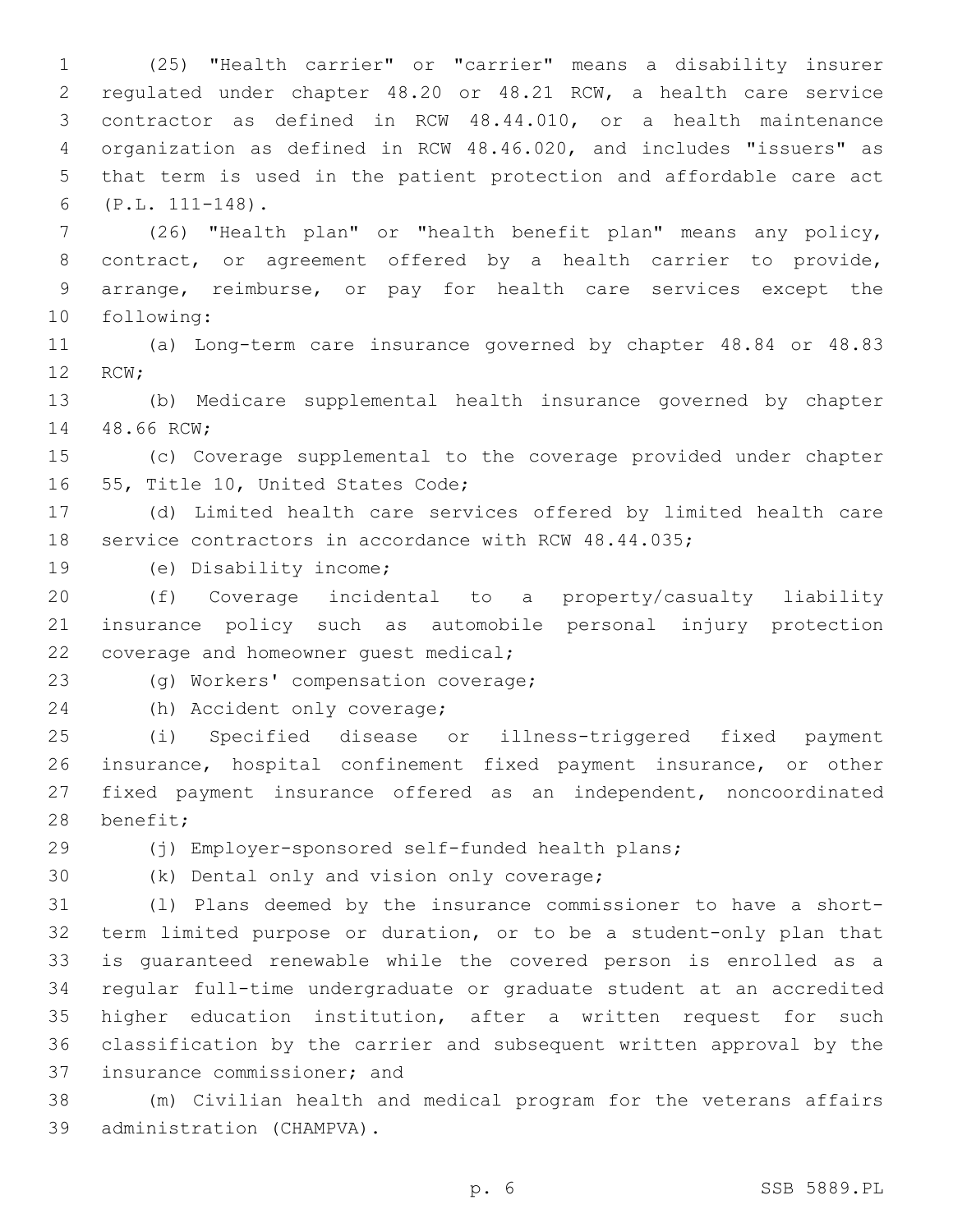(27) "Individual market" means the market for health insurance coverage offered to individuals other than in connection with a group 3 health plan.

 (28) "Material modification" means a change in the actuarial value of the health plan as modified of more than five percent but 6 less than fifteen percent.

 (29) "Open enrollment" means a period of time as defined in rule to be held at the same time each year, during which applicants may enroll in a carrier's individual health benefit plan without being subject to health screening or otherwise required to provide evidence 11 of insurability as a condition for enrollment.

 (30) "Preexisting condition" means any medical condition, illness, or injury that existed any time prior to the effective date 14 of coverage.

 (31) "Premium" means all sums charged, received, or deposited by a health carrier as consideration for a health plan or the continuance of a health plan. Any assessment or any "membership," "policy," "contract," "service," or similar fee or charge made by a health carrier in consideration for a health plan is deemed part of the premium. "Premium" shall not include amounts paid as enrollee 21 point-of-service cost-sharing.

 (32) "Review organization" means a disability insurer regulated under chapter 48.20 or 48.21 RCW, health care service contractor as defined in RCW 48.44.010, or health maintenance organization as defined in RCW 48.46.020, and entities affiliated with, under contract with, or acting on behalf of a health carrier to perform a utilization review.27

 (33) "Small employer" or "small group" means any person, firm, corporation, partnership, association, political subdivision, sole proprietor, or self-employed individual that is actively engaged in business that employed an average of at least one but no more than fifty employees, during the previous calendar year and employed at least one employee on the first day of the plan year, is not formed primarily for purposes of buying health insurance, and in which a bona fide employer-employee relationship exists. In determining the number of employees, companies that are affiliated companies, or that are eligible to file a combined tax return for purposes of taxation by this state, shall be considered an employer. Subsequent to the issuance of a health plan to a small employer and for the purpose of determining eligibility, the size of a small employer shall be

p. 7 SSB 5889.PL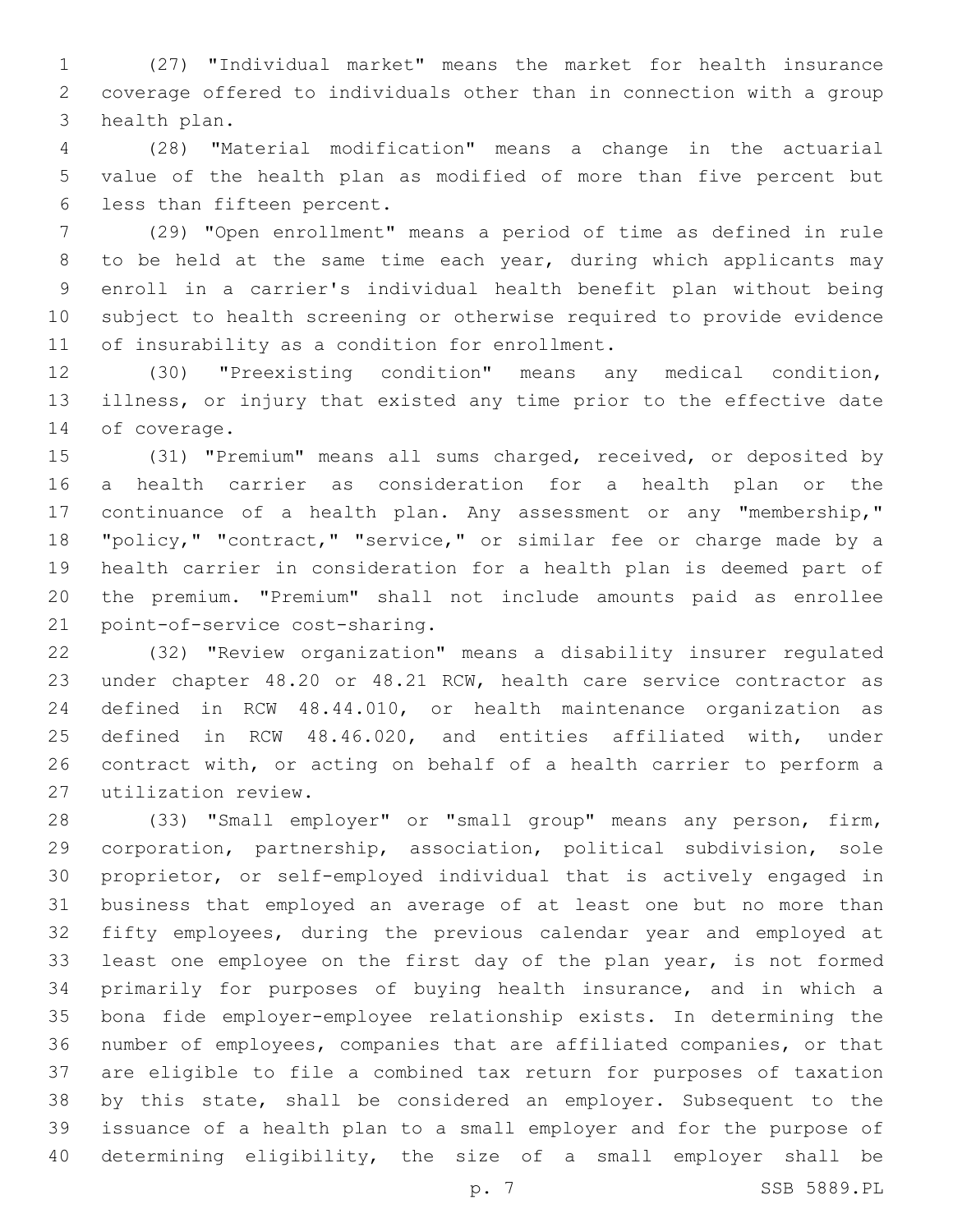determined annually. Except as otherwise specifically provided, a small employer shall continue to be considered a small employer until the plan anniversary following the date the small employer no longer meets the requirements of this definition. A self-employed individual or sole proprietor who is covered as a group of one must also: (a) Have been employed by the same small employer or small group for at least twelve months prior to application for small group coverage, and (b) verify that he or she derived at least seventy-five percent of his or her income from a trade or business through which the individual or sole proprietor has attempted to earn taxable income and for which he or she has filed the appropriate internal revenue service form 1040, schedule C or F, for the previous taxable year, except a self-employed individual or sole proprietor in an agricultural trade or business, must have derived at least fifty-one percent of his or her income from the trade or business through which the individual or sole proprietor has attempted to earn taxable income and for which he or she has filed the appropriate internal revenue service form 1040, for the previous taxable year.

 (34) "Special enrollment" means a defined period of time of not less than thirty-one days, triggered by a specific qualifying event experienced by the applicant, during which applicants may enroll in the carrier's individual health benefit plan without being subject to health screening or otherwise required to provide evidence of 24 insurability as a condition for enrollment.

 (35) "Standard health questionnaire" means the standard health 26 questionnaire designated under chapter 48.41 RCW.

 (36) "Utilization review" means the prospective, concurrent, or retrospective assessment of the necessity and appropriateness of the allocation of health care resources and services of a provider or facility, given or proposed to be given to an enrollee or group of 31 enrollees.

 (37) "Wellness activity" means an explicit program of an activity consistent with department of health guidelines, such as, smoking cessation, injury and accident prevention, reduction of alcohol misuse, appropriate weight reduction, exercise, automobile and motorcycle safety, blood cholesterol reduction, and nutrition education for the purpose of improving enrollee health status and 38 reducing health service costs.

(38)(a) "Protected individual" means: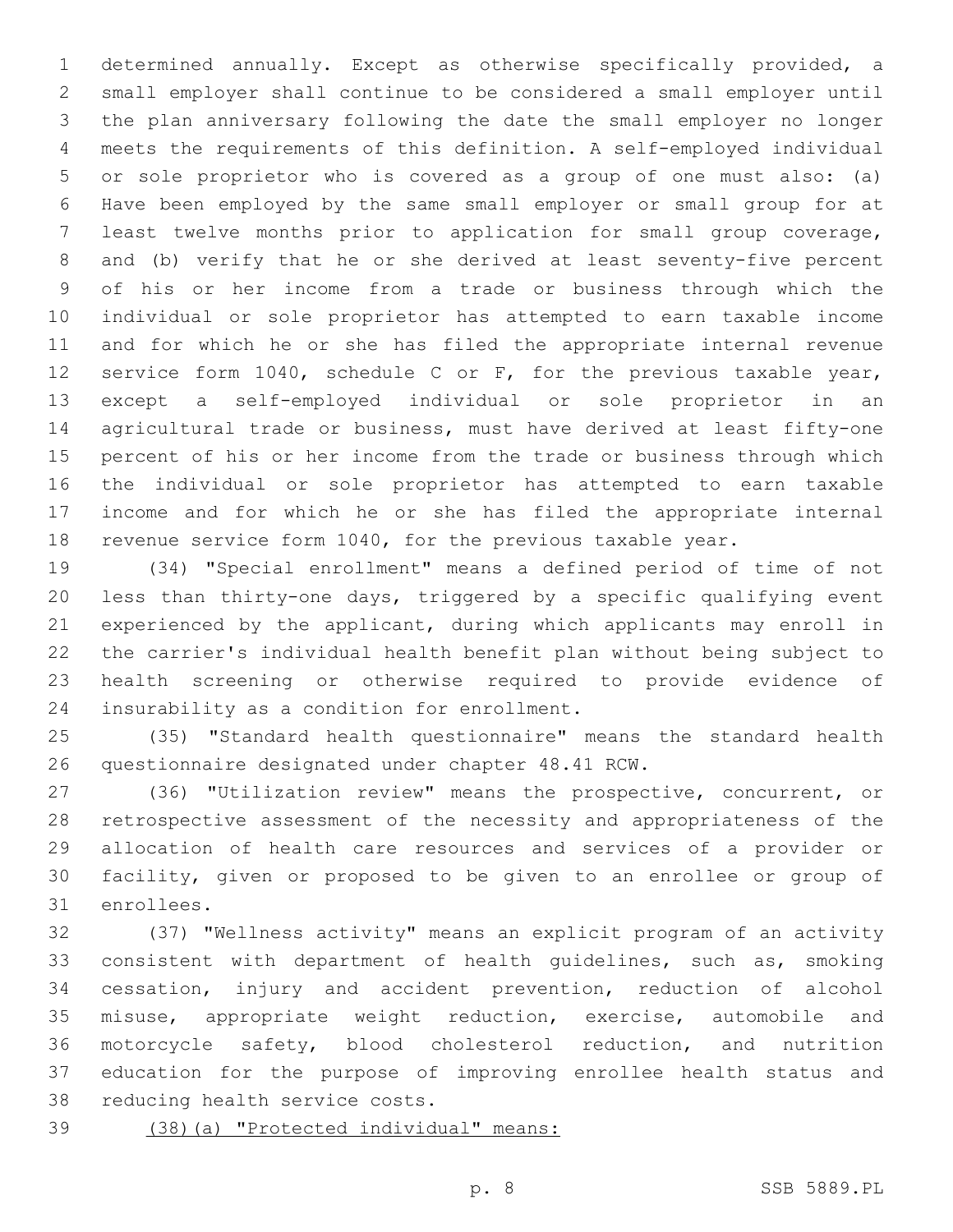(i) An adult covered as a dependent on the enrollee's health benefit plan, including an individual enrolled on the health benefit plan of the individual's registered domestic partner; or

 (ii) A minor who may obtain health care without the consent of a parent or legal guardian, pursuant to state or federal law.

 (b) "Protected individual" does not include an individual deemed not competent to provide informed consent for care under RCW 11.88.010(1)(e).

 (39) "Sensitive health care services" means health services 10 related to reproductive health, sexually transmitted diseases, substance use disorder, gender dysphoria, gender affirming care, domestic violence, and mental health.

 **Sec. 3.** RCW 48.43.505 and 2000 c 5 s 5 are each amended to read as follows:14

 (1) Health carriers and insurers shall adopt policies and procedures that conform administrative, business, and operational practices to protect an enrollee's and protected individual's right to privacy or right to confidential health care services granted 19 under state or federal laws.

 (2) A health carrier may not require protected individuals to obtain the policyholder, primary subscriber, or other covered person's authorization to receive health care services or to submit a 23 claim if the protected individual has the right to consent to care.

 (3) A health carrier must recognize the right of a protected individual or enrollee to exclusively exercise rights granted under this section regarding health information related to care that the enrollee or protected individual has received.

 (4) A health carrier or insurer must direct all communication 29 regarding a protected individual's receipt of sensitive health care services directly to the protected individual receiving care, or to a physical or email address or telephone number specified by the protected individual. A carrier or insurer may not disclose nonpublic personal health information concerning sensitive health care services provided to a protected individual to any person, including the 35 policyholder, the primary subscriber, or any plan enrollees other than the protected individual receiving care, without the express written consent or verbal authorization on a recorded telephone line of the protected individual receiving care. Communications subject to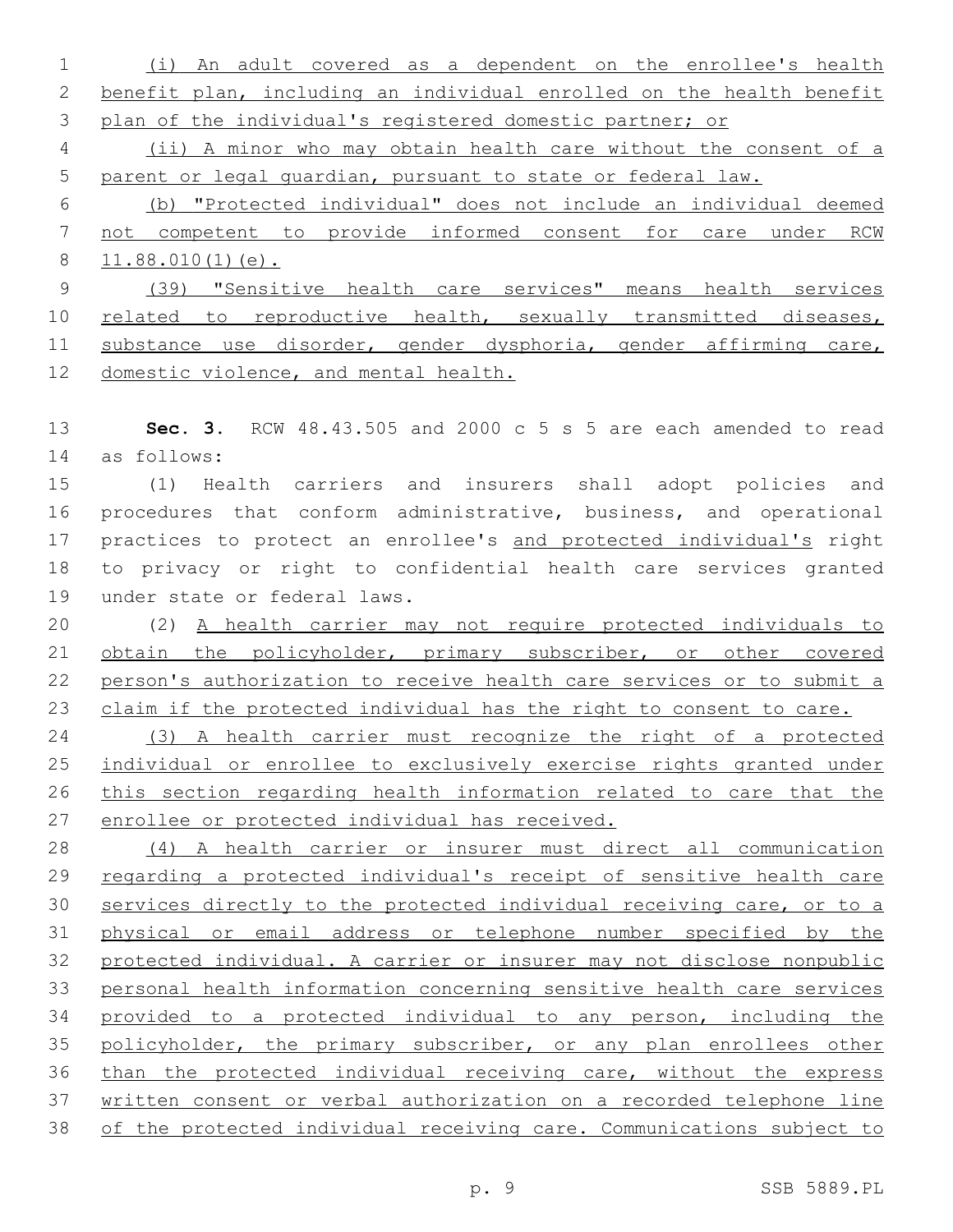| 1           | this limitation include the following written, verbal, or electronic   |
|-------------|------------------------------------------------------------------------|
| 2           | communications:                                                        |
| 3           | (a) Bills and attempts to collect payment;                             |
| 4           | (b) A notice of adverse benefits determinations;                       |
| 5           | (c) An explanations of benefits notice;                                |
| 6           | (d) A carrier's request for additional information regarding a         |
| 7           | $\frac{\text{claim}}{\text{.}}$                                        |
| $8\,$       | (e) A notice of a contested claim;                                     |
| $\mathsf 9$ | (f) The name and address of a provider, a description of services      |
| 10          | provided, and other visit information; and                             |
| 11          | (g) Any written, oral, or electronic communication from a carrier      |
| 12          | that contains protected health information.                            |
| 13          | (5) Protected individuals may request that health carrier              |
| 14          | communications regarding the receipt of sensitive health care          |
| 15          | services be sent to another individual, including the policyholder,    |
| 16          | primary subscriber, or a health care provider, for the purposes of     |
| 17          | appealing adverse benefits determinations.                             |
| 18          | (6) Health carriers shall:                                             |
| 19          | (a) Limit disclosure of any information, including personal            |
| 20          | health information, about a protected individual who is the subject    |
| 21          | of the information and shall direct communications containing such     |
| 22          | information directly to the protected individual, or to a physical or  |
| 23          | email address or telephone number specified by the protected           |
| 24          | individual, if he or she requests such a limitation, regardless of     |
| 25          | whether the information pertains to sensitive services;                |
| 26          | (b) Permit protected individuals to use the form described in          |
| 27          | section $4(2)$ of this act and must also allow enrollees and protected |
| 28          | individuals to make the request by telephone, email, or the internet;  |
| 29          | (c) Ensure that requests for nondisclosure remain in effect until      |
| 30          | the protected individual revokes or modifies the request in writing;   |
| 31          | Limit disclosure of information under this subsection<br>(d)           |
| 32          | consistent with the protected individual's request; and                |
| 33          | (e) Ensure that requests for nondisclosure are implemented no          |
| 34          | later than three business days after receipt of a request.             |
| 35          | (7) Health carriers may not require a protected individual to          |
| 36          | waive any right to limit disclosure under this section as a condition  |
| 37          | of eligibility for or coverage under a health benefit plan.            |
| 38          | (8) For the protection of patient confidentiality, any                 |
| 39          | communication from a health carrier relating to the provision of       |
| 40          | health care services, if the communications disclose protected health  |

p. 10 SSB 5889.PL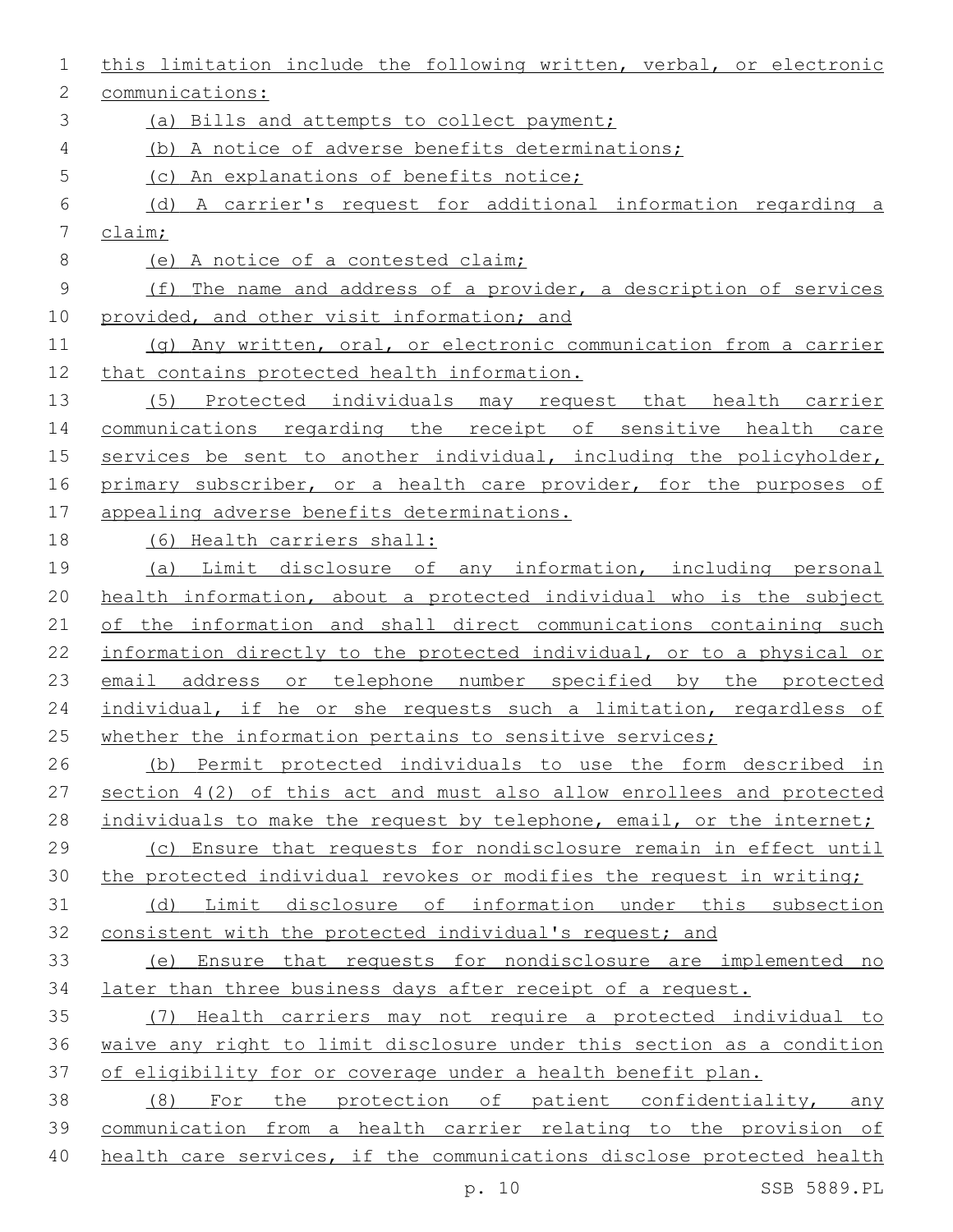information, including medical information or provider name and address, relating to receipt of sensitive services, must be provided in the form and format requested by the individual patient receiving 4 care.

 (9) The commissioner may adopt rules to implement this section after considering relevant standards adopted by national managed care accreditation organizations and the national association of insurance commissioners, and after considering the effect of those standards on the ability of carriers to undertake enrollee care management and 10 disease management programs.

 NEW SECTION. **Sec. 4.** A new section is added to chapter 48.43 12 RCW to read as follows:

13 (1) The commissioner shall:

 (a) Develop a process for the regular collection of information from carriers on requests for confidential communications pursuant to RCW 48.43.505 for the purposes of monitoring compliance, including 17 monitoring:

 (i) The effectiveness of the process described in RCW 48.43.505 in allowing protected individuals to redirect insurance communications, the extent to which protected individuals are using the process, and whether the process is working properly; and

 (ii) The education and outreach activities conducted by carriers to inform enrollees about their right to confidential communications.

(b) Establish a process for ensuring compliance; and

(c) Develop rules necessary to implement this act.

 (2) The commissioner shall work with stakeholders to develop and make available to the public a standardized form that a protected individual may submit to a carrier to make a confidential communications request. At minimum, this form must:

 (a) Inform a protected individual about the protected individual's right to confidential communications;

 (b) Allow a protected individual to indicate where to redirect communications, including a specified physical or email address or 34 specified telephone number; and

 (c) Include a disclaimer that it may take up to three business days from the date of receipt for a carrier to process the form.

 **Sec. 5.** RCW 48.43.510 and 2012 c 211 s 26 are each amended to 38 read as follows: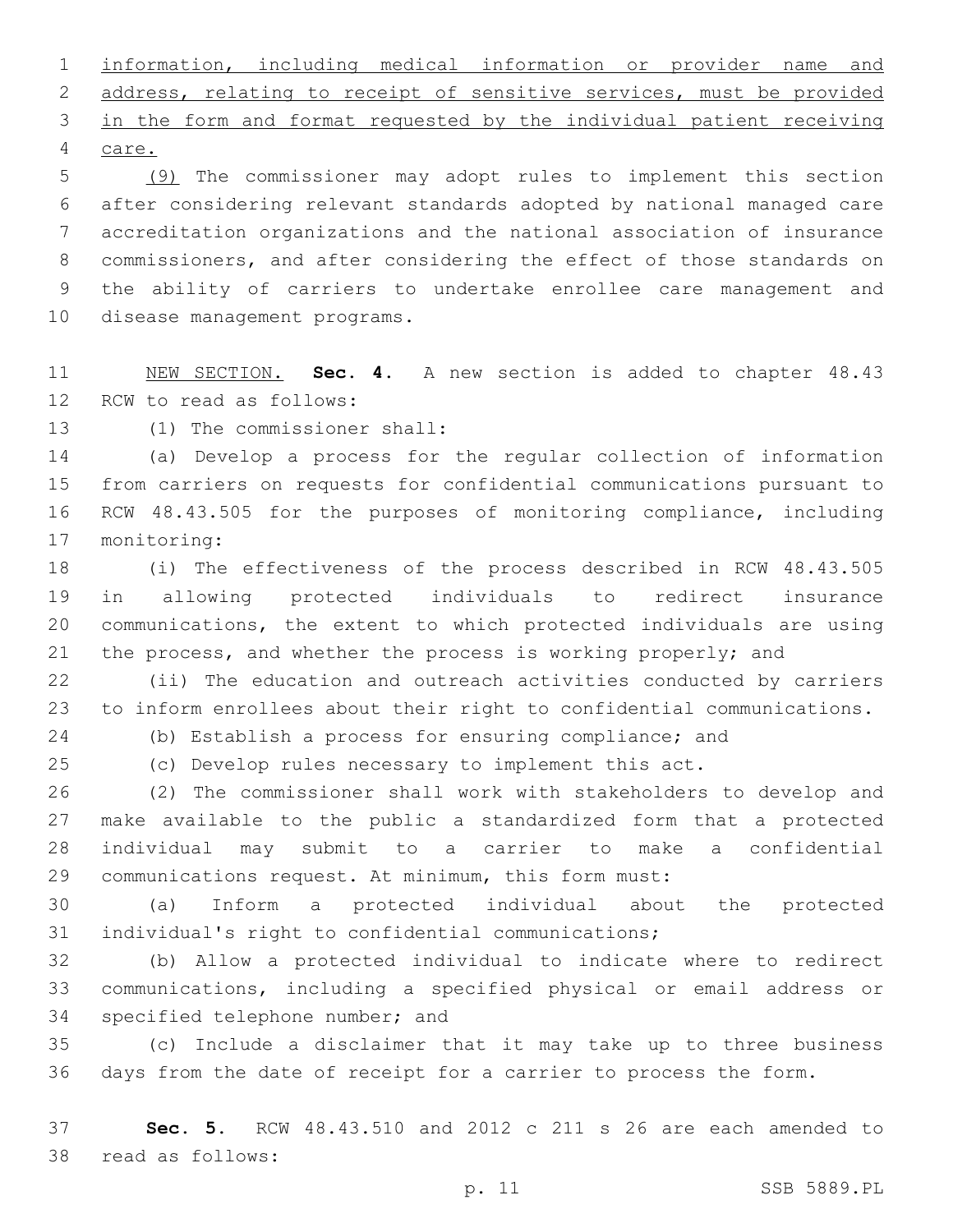(1) A carrier that offers a health plan may not offer to sell a health plan to an enrollee or to any group representative, agent, employer, or enrollee representative without first offering to provide, and providing upon request, the following information before 5 purchase or selection:

 (a) A listing of covered benefits, including prescription drug benefits, if any, a copy of the current formulary, if any is used, definitions of terms such as generic versus brand name, and policies regarding coverage of drugs, such as how they become approved or taken off the formulary, and how consumers may be involved in 11 decisions about benefits;

 (b) A listing of exclusions, reductions, and limitations to covered benefits, and any definition of medical necessity or other 14 coverage criteria upon which they may be based;

 (c) A statement of the carrier's policies for protecting the 16 confidentiality of health information;

 (d) A statement of the cost of premiums and any enrollee cost-18 sharing requirements;

 (e) A summary explanation of the carrier's review of adverse 20 benefit determinations and grievance processes;

 (f) A statement regarding the availability of a point-of-service 22 option, if any, and how the option operates; and

 (g) A convenient means of obtaining lists of participating primary care and specialty care providers, including disclosure of network arrangements that restrict access to providers within any plan network. The offer to provide the information referenced in this subsection (1) must be clearly and prominently displayed on any information provided to any prospective enrollee or to any prospective group representative, agent, employer, or enrollee 30 representative.

 (2) Upon the request of any person, including a current enrollee, prospective enrollee, or the insurance commissioner, a carrier must provide written information regarding any health care plan it offers, 34 that includes the following written information:

 (a) Any documents, instruments, or other information referred to 36 in the medical coverage agreement;

 (b) A full description of the procedures to be followed by an enrollee for consulting a provider other than the primary care provider and whether the enrollee's primary care provider, the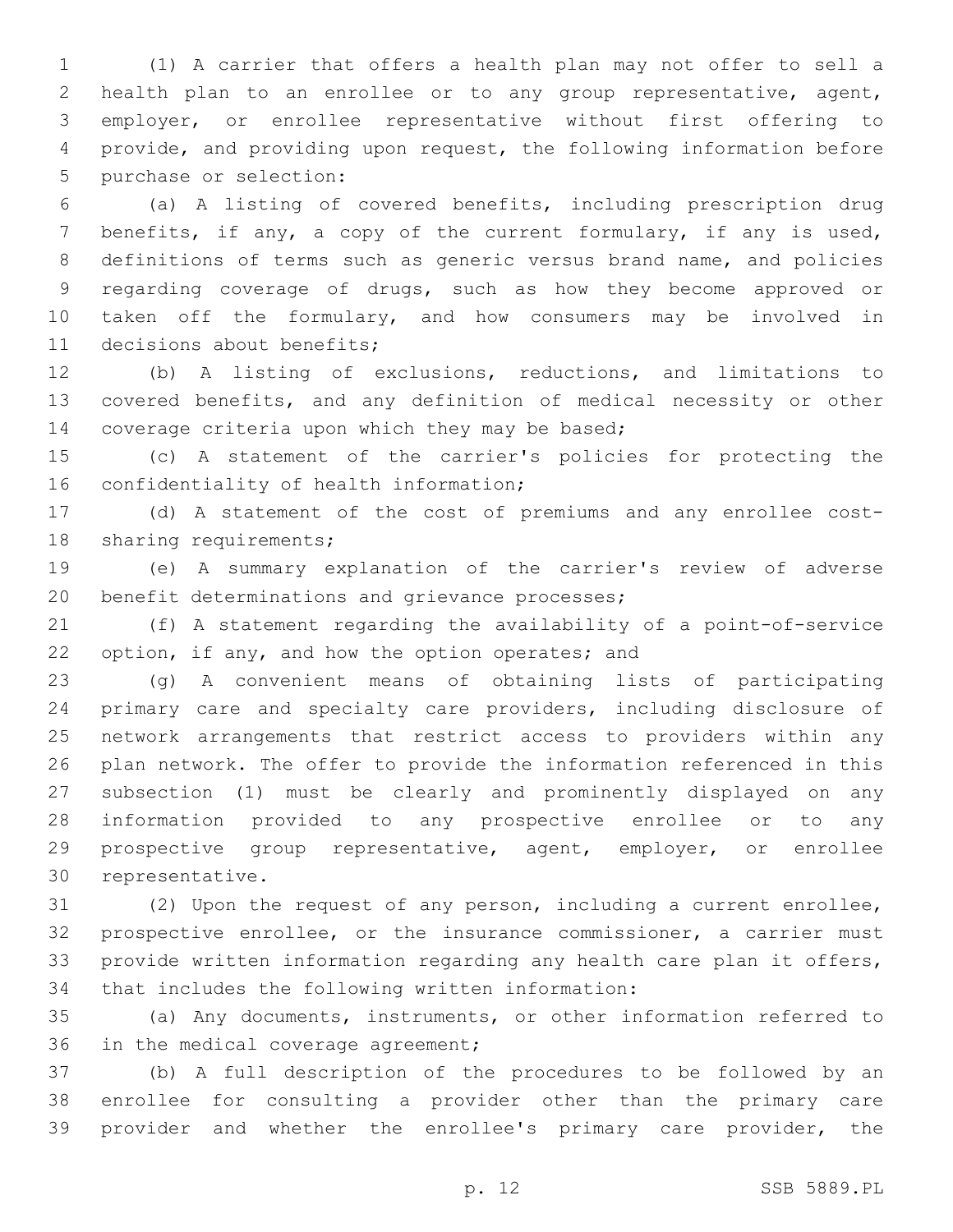carrier's medical director, or another entity must authorize the 2 referral;

 (c) Procedures, if any, that an enrollee must first follow for obtaining prior authorization for health care services;

 (d) A written description of any reimbursement or payment arrangements, including, but not limited to, capitation provisions, fee-for-service provisions, and health care delivery efficiency provisions, between a carrier and a provider or network;

 (e) Descriptions and justifications for provider compensation programs, including any incentives or penalties that are intended to encourage providers to withhold services or minimize or avoid 12 referrals to specialists;

 (f) An annual accounting of all payments made by the carrier which have been counted against any payment limitations, visit limitations, or other overall limitations on a person's coverage under a plan; however, the individual requesting an annual accounting 17 may only receive information about that individual's own care, and may not receive information pertaining to protected individuals who have requested confidential communications pursuant to RCW 48.43.505;

 (g) A copy of the carrier's review of adverse benefit determinations grievance process for claim or service denial and its grievance process for dissatisfaction with care; and

 (h) Accreditation status with one or more national managed care accreditation organizations, and whether the carrier tracks its health care effectiveness performance using the health employer data information set (HEDIS), whether it publicly reports its HEDIS data, and how interested persons can access its HEDIS data.

 (3) Each carrier shall provide to all enrollees and prospective 29 enrollees a list of available disclosure items.

 (4) Nothing in this section requires a carrier or a health care provider to divulge proprietary information to an enrollee, including the specific contractual terms and conditions between a carrier and a 33 provider.

 (5) No carrier may advertise or market any health plan to the public as a plan that covers services that help prevent illness or 36 promote the health of enrollees unless it:

 (a) Provides all clinical preventive health services provided by the basic health plan, authorized by chapter 70.47 RCW;

 (b) Monitors and reports annually to enrollees on standardized measures of health care and satisfaction of all enrollees in the

p. 13 SSB 5889.PL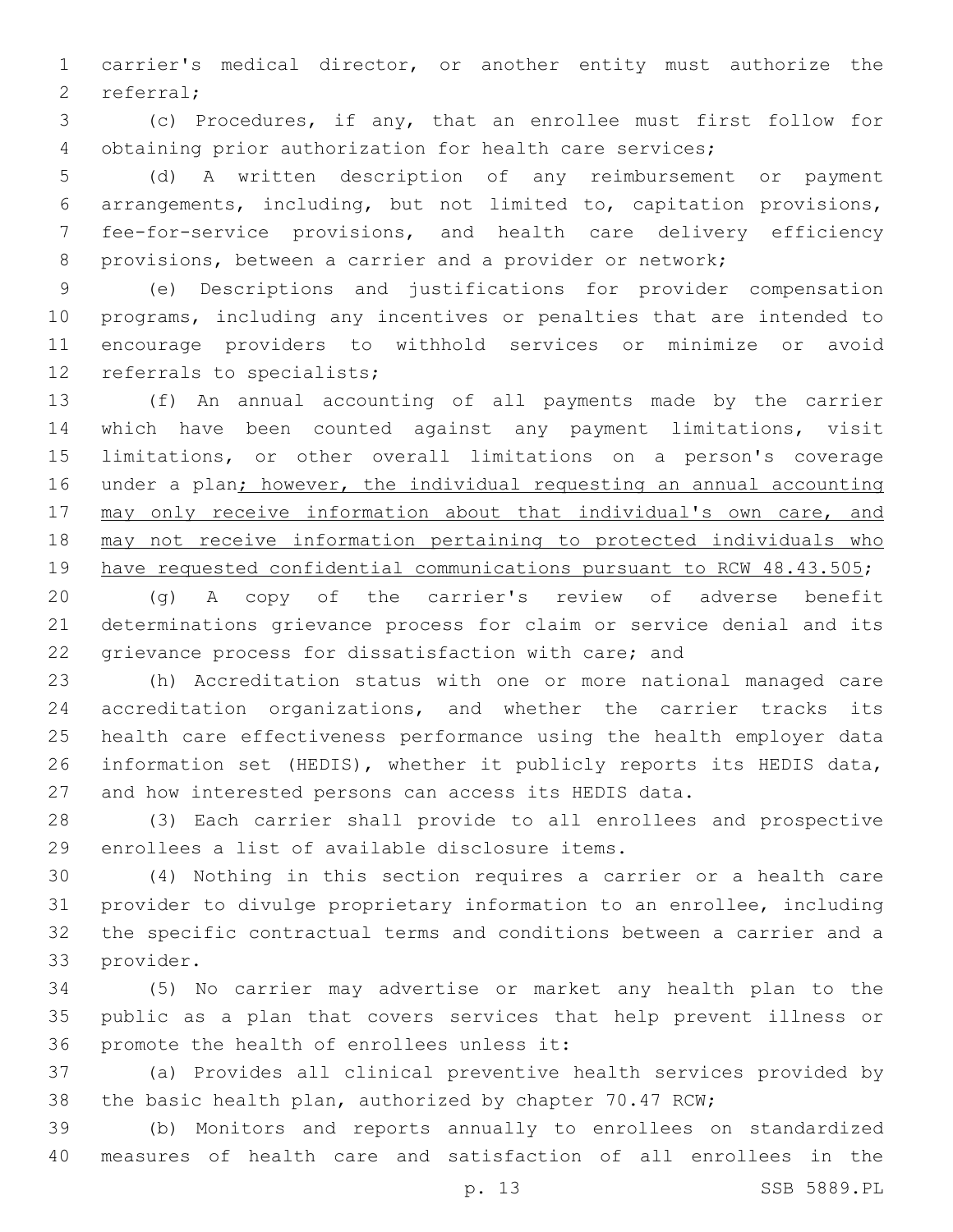health plan. The state department of health shall recommend appropriate standardized measures for this purpose, after consideration of national standardized measurement systems adopted by national managed care accreditation organizations and state agencies 5 that purchase managed health care services; and

 (c) Makes available upon request to enrollees its integrated plan to identify and manage the most prevalent diseases within its enrolled population, including cancer, heart disease, and stroke.

 (6) No carrier may preclude or discourage its providers from informing an enrollee of the care he or she requires, including various treatment options, and whether in the providers' view such care is consistent with the plan's health coverage criteria, or otherwise covered by the enrollee's medical coverage agreement with the carrier. No carrier may prohibit, discourage, or penalize a provider otherwise practicing in compliance with the law from advocating on behalf of an enrollee with a carrier. Nothing in this section shall be construed to authorize a provider to bind a carrier 18 to pay for any service.

 (7) No carrier may preclude or discourage enrollees or those paying for their coverage from discussing the comparative merits of different carriers with their providers. This prohibition specifically includes prohibiting or limiting providers participating in those discussions even if critical of a carrier.

 (8) Each carrier must communicate enrollee information required in chapter 5, Laws of 2000 by means that ensure that a substantial portion of the enrollee population can make use of the information. Carriers may implement alternative, efficient methods of communication to ensure enrollees have access to information including, but not limited to, web site alerts, postcard mailings, and electronic communication in lieu of printed materials.

 (9) The commissioner may adopt rules to implement this section. In developing rules to implement this section, the commissioner shall consider relevant standards adopted by national managed care accreditation organizations and state agencies that purchase managed health care services, as well as opportunities to reduce 36 administrative costs included in health plans.

 **Sec. 6.** RCW 48.43.530 and 2012 c 211 s 20 are each amended to 38 read as follows: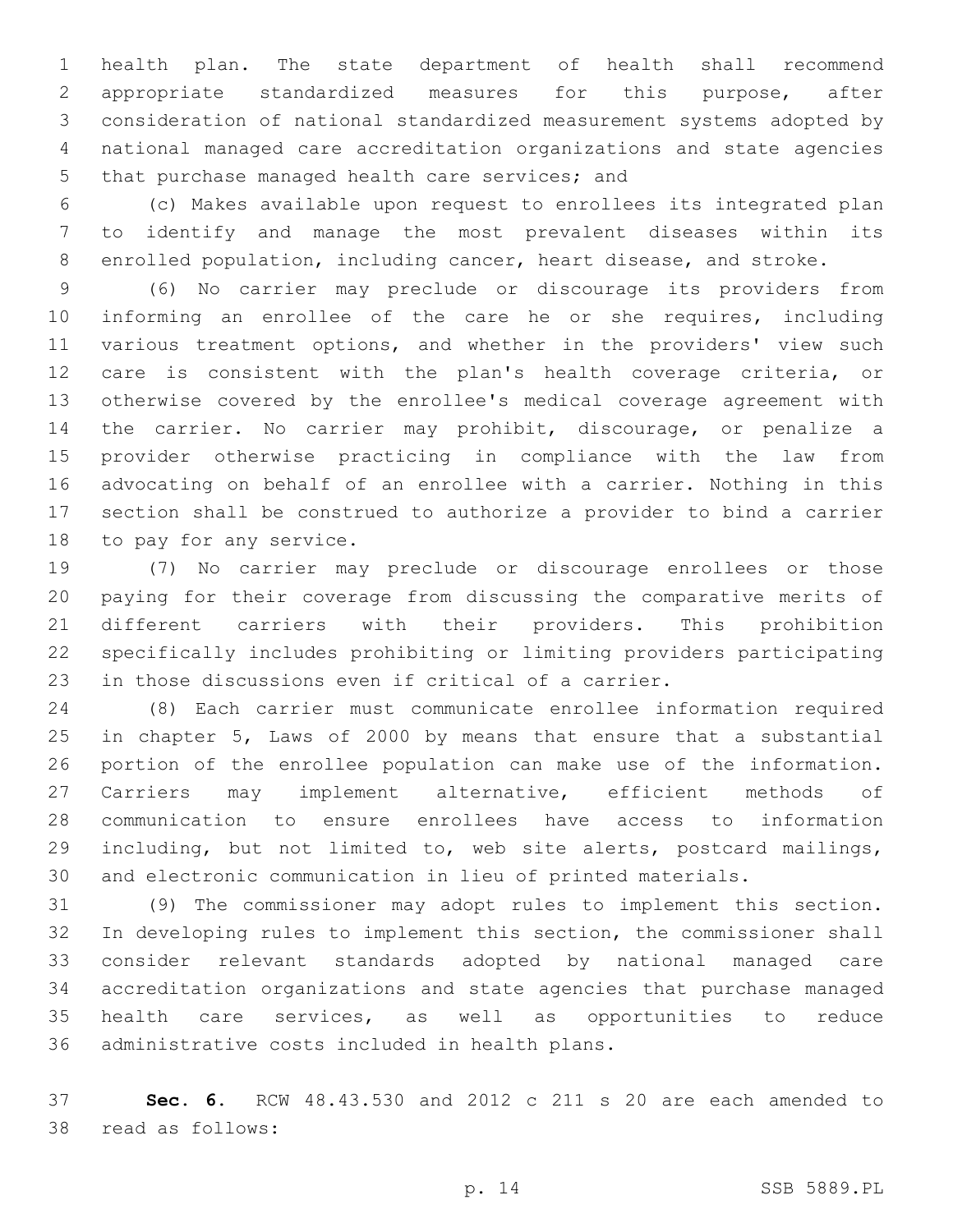(1) Each carrier and health plan must have fully operational, comprehensive grievance and appeal processes, and for plans that are not grandfathered, fully operational, comprehensive, and effective grievance and review of adverse benefit determination processes that comply with the requirements of this section and any rules adopted by the commissioner to implement this section. For the purposes of this section, the commissioner must consider applicable grievance and appeal or review of adverse benefit determination process standards adopted by national managed care accreditation organizations and state agencies that purchase managed health care services, and for health plans that are not grandfathered health plans as approved by the United States department of health and human services or the United States department of labor. In the case of coverage offered in connection with a group health plan, if either the carrier or the health plan complies with the requirements of this section and RCW 48.43.535, then the obligation to comply is satisfied for both the carrier and the plan with respect to the health insurance coverage.

 (2) Each carrier and health plan must process as a grievance an enrollee's expression of dissatisfaction about customer service or the quality or availability of a health service. Each carrier must implement procedures for registering and responding to oral and written grievances in a timely and thorough manner.

 (3) Each carrier and health plan must provide written notice to an enrollee or the enrollee's designated representative, and the 25 enrollee's provider, of its decision to deny, modify, reduce, or terminate payment, coverage, authorization, or provision of health care services or benefits, including the admission to or continued 28 stay in a health care facility. Such notice must be sent directly to 29 a protected individual receiving care when accessing sensitive health care services or when a protected individual has requested confidential communication pursuant to RCW 48.43.505(5).

 (4) An enrollee's written or oral request that a carrier reconsider its decision to deny, modify, reduce, or terminate payment, coverage, authorization, or provision of health care services or benefits, including the admission to, or continued stay in, a health care facility must be processed as follows:

 (a) When the request is made under a grandfathered health plan, the plan and the carrier must process it as an appeal;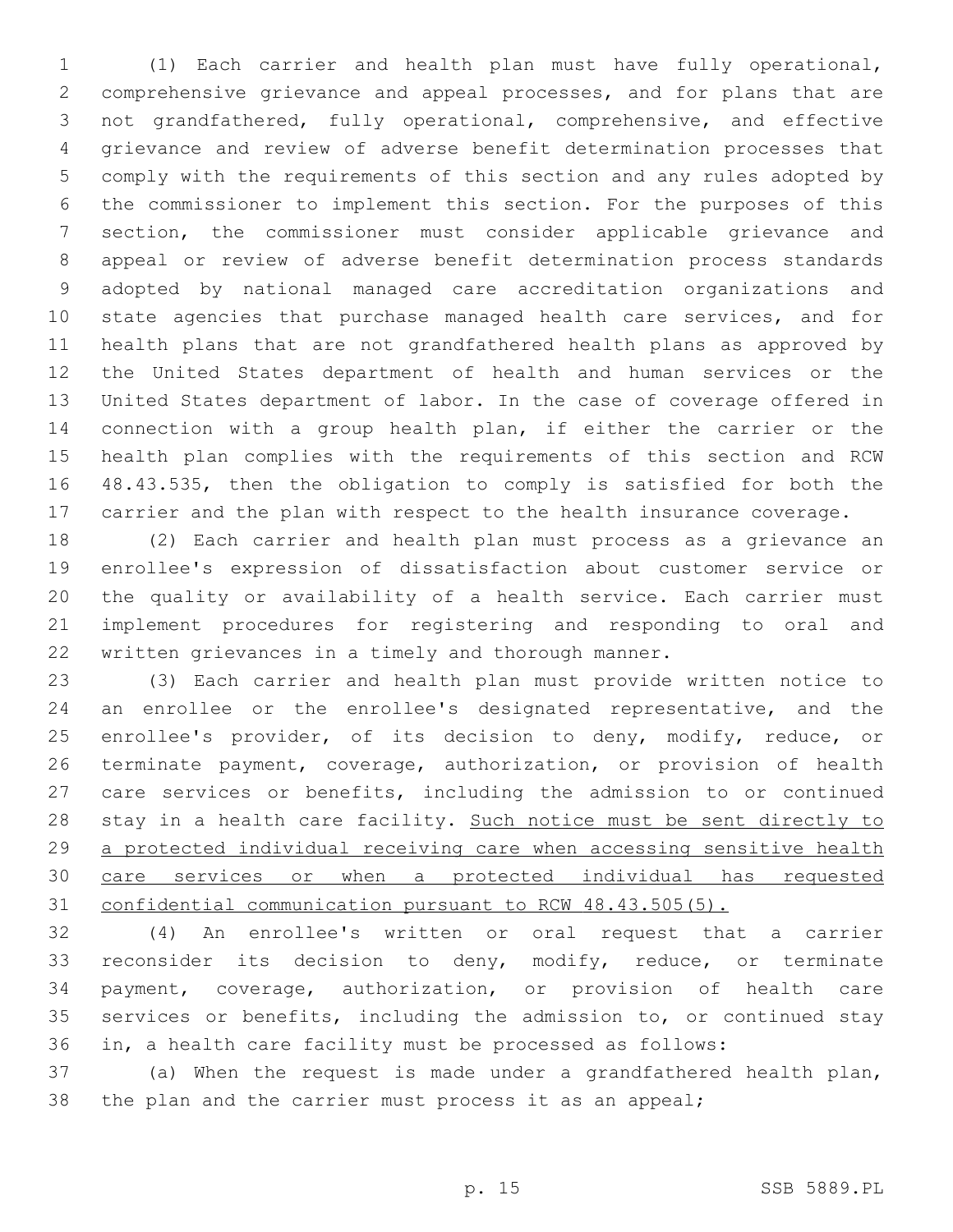(b) When the request is made under a health plan that is not grandfathered, the plan and the carrier must process it as a review 3 of an adverse benefit determination; and

 (c) Neither a carrier nor a health plan, whether grandfathered or not, may require that an enrollee file a complaint or grievance prior to seeking appeal of a decision or review of an adverse benefit 7 determination under this subsection.

 (5) To process an appeal, each plan that is not grandfathered and 9 each carrier offering that plan must:

 (a) Provide written notice to the enrollee when the appeal is 11 received:

(b) Assist the enrollee with the appeal process;

 (c) Make its decision regarding the appeal within thirty days of the date the appeal is received. An appeal must be expedited if the enrollee's provider or the carrier's medical director reasonably determines that following the appeal process response timelines could seriously jeopardize the enrollee's life, health, or ability to regain maximum function. The decision regarding an expedited appeal must be made within seventy-two hours of the date the appeal is 20 received;

 (d) Cooperate with a representative authorized in writing by the 22 enrollee;

(e) Consider information submitted by the enrollee;

24 (f) Investigate and resolve the appeal; and

 (g) Provide written notice of its resolution of the appeal to the enrollee and, with the permission of the enrollee, to the enrollee's providers. The written notice must explain the carrier's and health plan's decision and the supporting coverage or clinical reasons and the enrollee's right to request independent review of the carrier's 30 decision under RCW 48.43.535.

 (6) Written notice required by subsection (3) of this section 32 must explain:

 (a) The carrier's and health plan's decision and the supporting 34 coverage or clinical reasons; and

 (b) The carrier's and grandfathered plan's appeal or for plans that are not grandfathered, adverse benefit determination review process, including information, as appropriate, about how to exercise the enrollee's rights to obtain a second opinion, and how to continue 39 receiving services as provided in this section.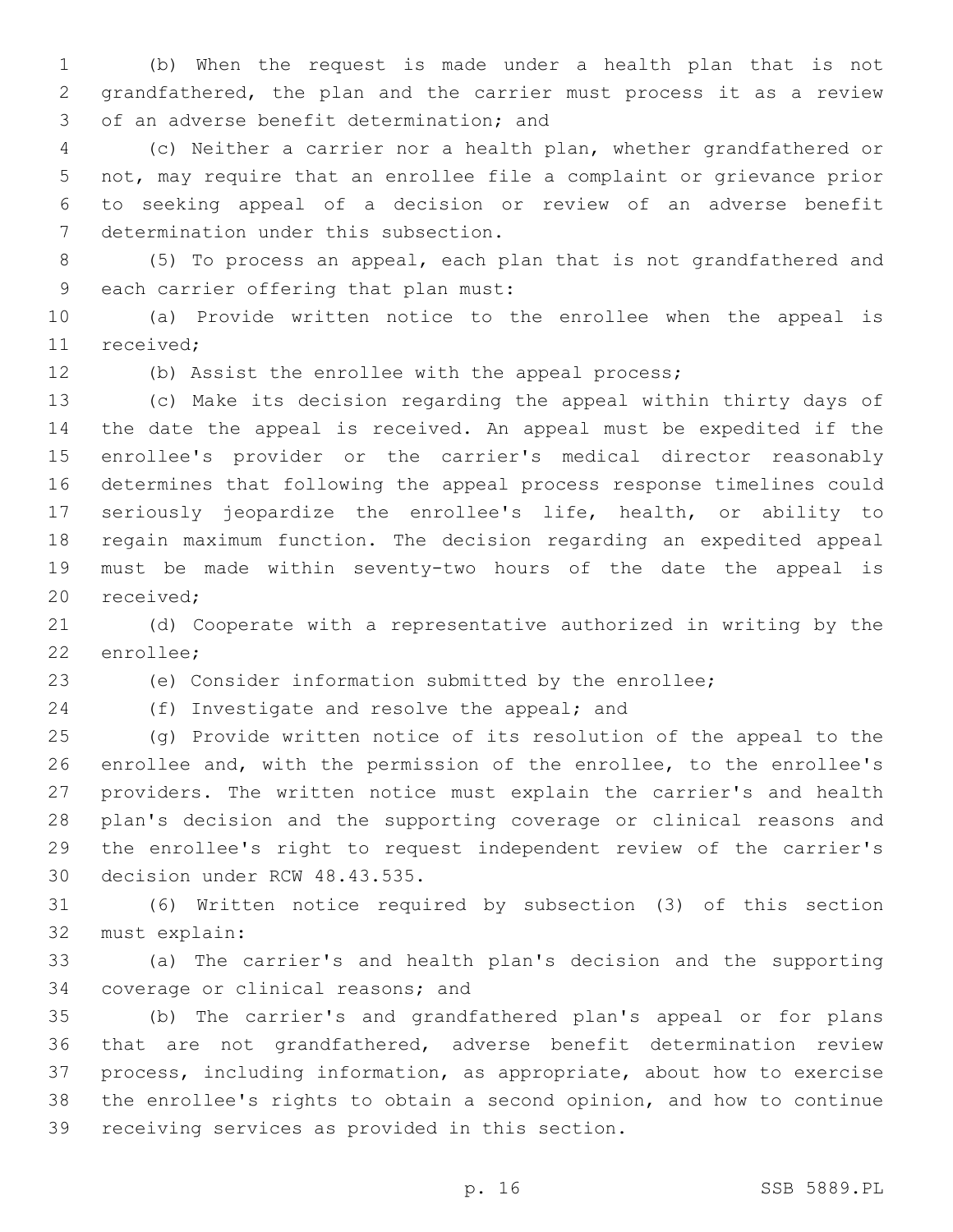(7) When an enrollee requests that the carrier or health plan reconsider its decision to modify, reduce, or terminate an otherwise covered health service that an enrollee is receiving through the health plan and the carrier's or health plan's decision is based upon a finding that the health service, or level of health service, is no longer medically necessary or appropriate, the carrier and health plan must continue to provide that health service until the appeal, or for health plans that are not grandfathered, the review of an adverse benefit determination, is resolved. If the resolution of the appeal, review of an adverse benefit determination, or any review sought by the enrollee under RCW 48.43.535 affirms the carrier's or health plan's decision, the enrollee may be responsible for the cost 13 of this continued health service.

 (8) Each carrier and health plan must provide a clear explanation 15 of the grievance and appeal, or for plans that are not grandfathered, the process for review of an adverse benefit determination process upon request, upon enrollment to new enrollees, and annually to 18 enrollees and subcontractors.

 (9) Each carrier and health plan must ensure that each grievance, appeal, and for plans that are not grandfathered, grievance and review of adverse benefit determinations, process is accessible to enrollees who are limited English speakers, who have literacy problems, or who have physical or mental disabilities that impede their ability to file a grievance, appeal or review of an adverse 25 benefit determination.

 (10)(a) Each plan that is not grandfathered and the carrier that offers it must: Track each appeal until final resolution; maintain, 28 and make accessible to the commissioner for a period of three years, a log of all appeals; and identify and evaluate trends in appeals.

 (b) Each grandfathered plan and the carrier that offers it must: Track each review of an adverse benefit determination until final resolution; maintain and make accessible to the commissioner, for a period of six years, a log of all such determinations; and identify and evaluate trends in requests for and resolution of review of 35 adverse benefit determinations.

 (11) In complying with this section, plans that are not grandfathered and the carriers offering them must treat a rescission of coverage, whether or not the rescission has an adverse effect on any particular benefit at that time, and any decision to deny